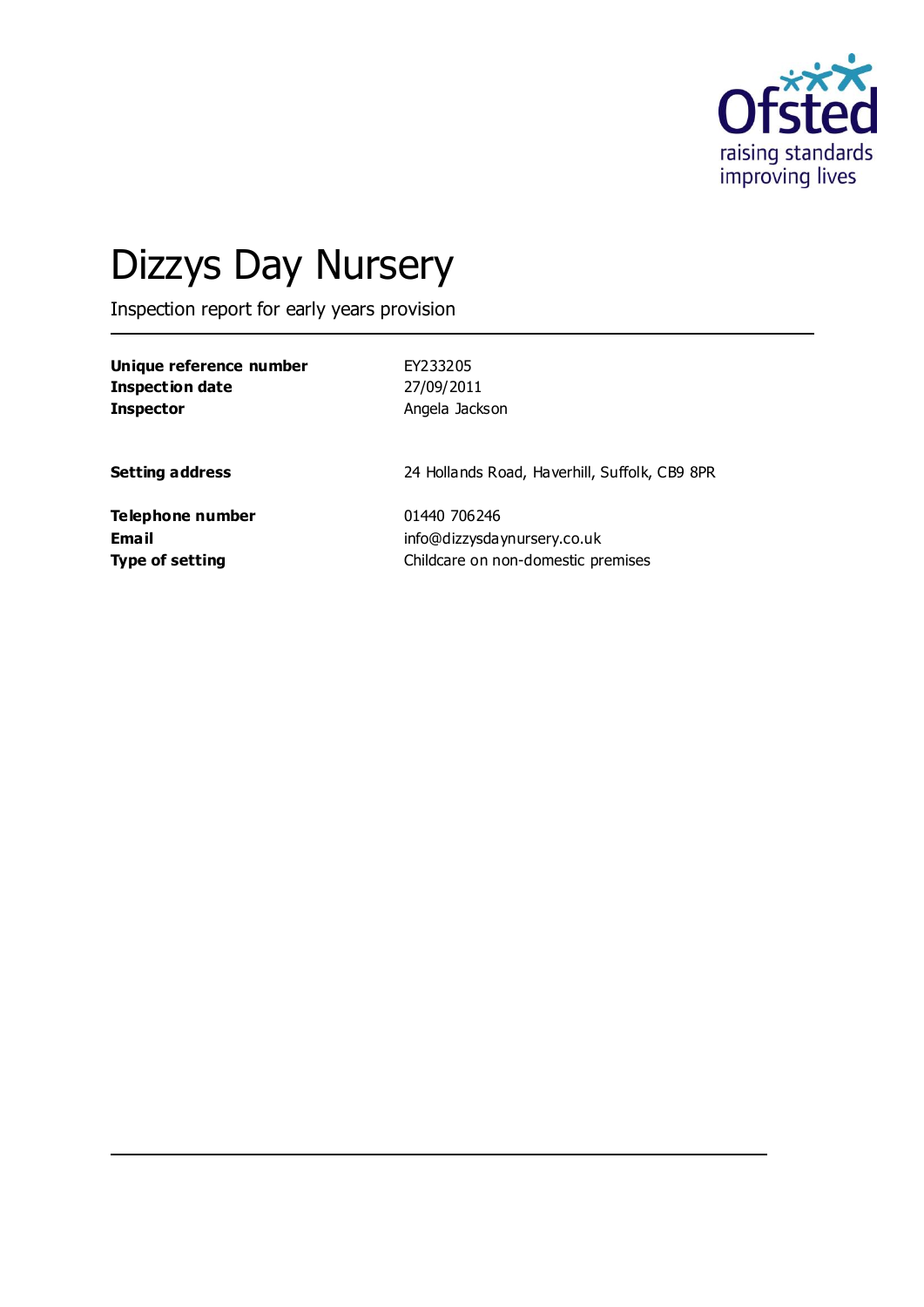The Office for Standards in Education, Children's Services and Skills (Ofsted) regulates and inspects to achieve excellence in the care of children and young people, and in education and skills for learners of all ages. It regulates and inspects childcare and children's social care, and inspects the Children and Family Court Advisory Support Service (Cafcass), schools, colleges, initial teacher training, work-based learning and skills training, adult and community learning, and education and training in prisons and other secure establishments. It assesses council children's services, and inspects services for looked after children, safeguarding and child protection.

If you would like a copy of this document in a different format, such as large print or Braille, please telephone 0300 123 1231, or email enquiries@ofsted.gov.uk.

You may copy all or parts of this document for non-commercial educational purposes, as long as you give details of the source and date of publication and do not alter the information in any way.

T: 0300 123 1231 Textphone: 0161 618 8524 E: enquiries@ofsted.gov.uk W: [www.ofsted.gov.uk](http://www.ofsted.gov.uk/)

© Crown copyright 2011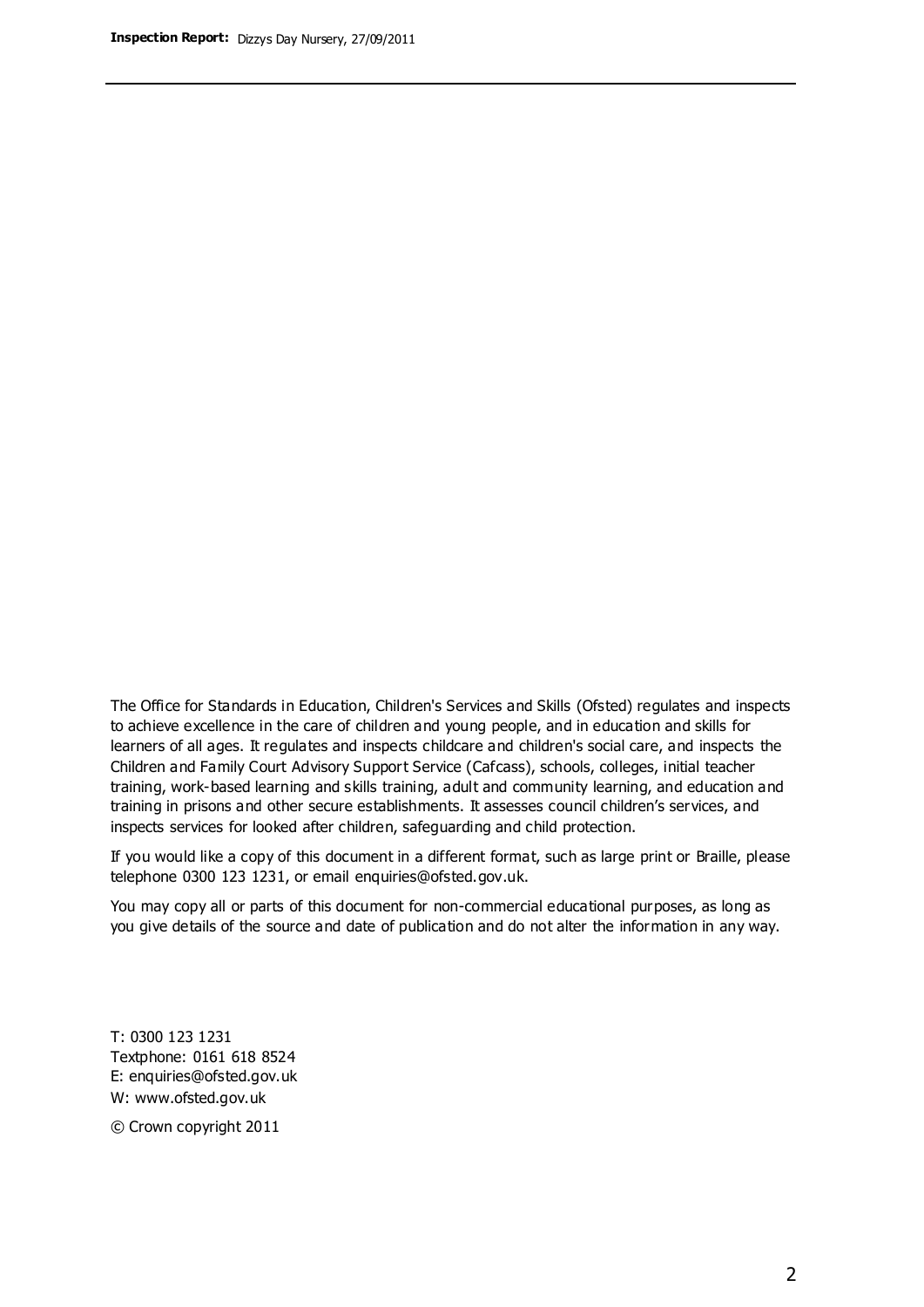#### **Introduction**

This inspection was carried out by Ofsted under Sections 49 and 50 of the Childcare Act 2006 on the quality and standards of the registered early years provision. 'Early years provision' refers to provision regulated by Ofsted for children from birth to 31 August following their fifth birthday (the early years age group). The registered person must ensure that this provision complies with the statutory framework for children's learning, development and welfare, known as the *Early* Years Foundation Stage.

The provider must provide a copy of this report to all parents with children at the setting where reasonably practicable. The provider must provide a copy of the report to any other person who asks for one, but may charge a fee for this service (The Childcare (Inspection) Regulations 2008 regulations 9 and 10).

The setting also makes provision for children older than the early years age group which is registered on the voluntary and/or compulsory part(s) of the Childcare Register. This report does not include an evaluation of that provision, but a comment about compliance with the requirements of the Childcare Register is included in Annex B.

Please see our website for more information about each childcare provider. We publish inspection reports, conditions of registration and details of complaints we receive where we or the provider take action to meet the requirements of registration.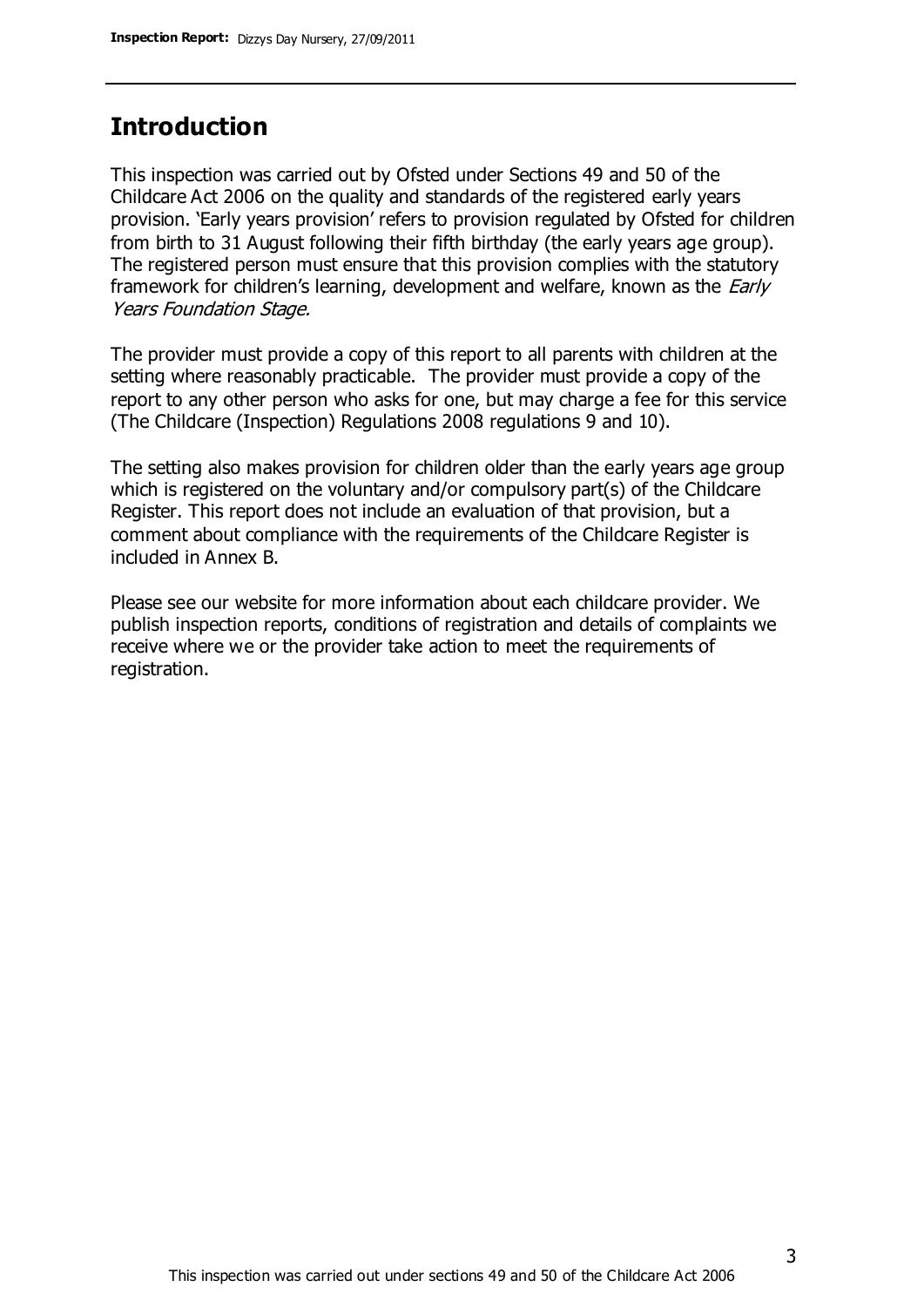## **Description of the setting**

Dizzy's Day Nursery is privately owned and was registered in 2002. It operates from a converted unit on the Holland's Road industrial estate in Haverhill, Suffolk. The nursery is open each weekday from 7.30am until 6pm, for 51 weeks of the year. Staff transport children to and from local schools. Children have access to a series of secure enclosed outdoor play areas.

The nursery is registered by Ofsted on the Early Years Register and on the compulsory part of the Childcare Register. A maximum of 41 children may attend the nursery at any one time, of which, no more than 13 may be aged under two years. There are currently 79 children aged between 11 months and five years on roll. Children attend for a variety of sessions. The nursery supports children with special educational needs and/or disabilities and children who speak English as an additional language. The nursery provides funded early education for three and four year olds.

There are 18 members of staff including the owner, 17 of the staff hold appropriate early years qualifications. There is one apprentice on the staff team and one member of staff holds Early Years Professional Status. The nursery receives support from the local authority and was awarded the Suffolk Quality Assurance Scheme. All staff are trained to deliver the Every Child a Talker programme.

### **The overall effectiveness of the early years provision**

Overall the quality of the provision is outstanding.

Staff use their exceptional knowledge of the Early Years Foundation Stage to plan exciting activities that inspire and motivate children. As a result, children make significant gains in their learning and development and thoroughly enjoy their days in the nursery. Children with special educational needs and/or disabilities or who are learning to speak English as an additional language, benefit from the staff's commitment to full inclusion. All children are valued for their uniqueness. The leadership team successfully involve all staff, parents and children in the selfevaluation process. This means that provision and practice are constantly reviewed and critically analysed. This is key to the nursery's strong capacity for continuous improvement.

#### **What steps need to be taken to improve provision further?**

To further improve the high quality early years provision the registered person should consider:

developing a procedure for passing a daily two-way flow of information between parents and schools.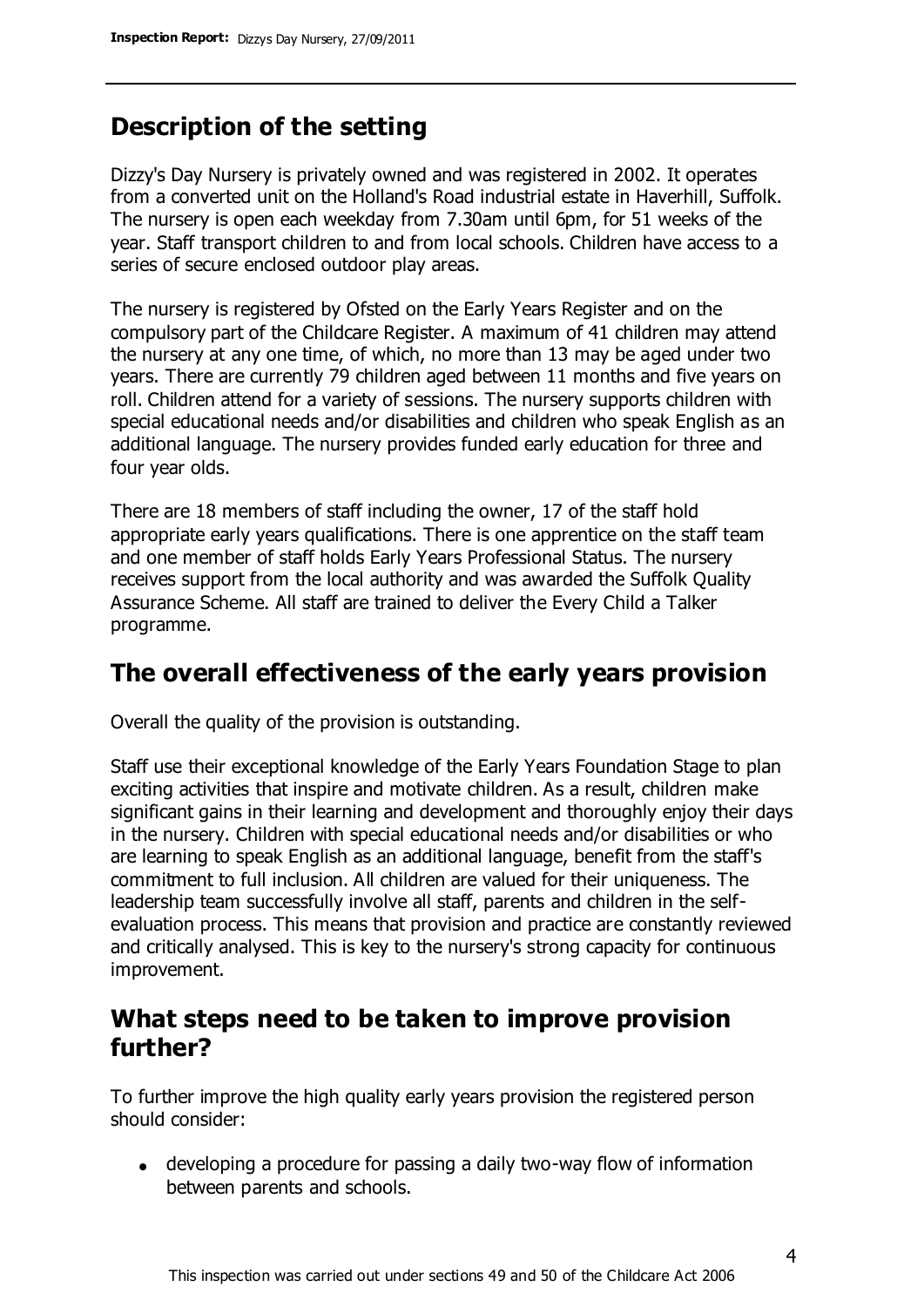## **The effectiveness of leadership and management of the early years provision**

Children are extremely well safeguarded because there are robust policies and procedures in place for managing child protection issues. All staff have received up-to-date training in safeguarding and there are clear lines of referral for raising concerns. In addition, the staff team are highly qualified and stringent suitability checks take place before staff are permitted to work with children. No other adults are allowed unsupervised access to children, this means children have a strong sense of security.

Rigorous risk assessments take place regularly in all areas of the provision and children's safety is given the highest priority. The assessments, like all records required for smooth management of the nursery, are meticulously documented and organised. Staff have a keen awareness of their roles and responsibilities with children's well-being at the centre of all that they do. Toys and equipment are checked daily and are maintained in first class condition. As a result, children are able to move freely and safely around and between, the indoor and outdoor areas.

There are effective systems in place to make sure that children are given continuity of care by staff who have an excellent understanding of each child's individual learning and welfare needs. Staff are deployed to give high levels of support to each child and to maximise learning opportunities. Detailed planning systems comprehensively take into account key person assessments and the views and observations of parents. Children with special educational needs and/or disabilities are effectively supported at home and in the nursery. Staff act promptly and with expertise. They share strategies with parents and other professionals so that children are able to meet the realistic yet challenging, targets in place for them. The strong partnerships formed with parents and partners in the wider context, mean that each child's learning experience is enhanced. All children therefore, make very rapid progress in developing new skills.

Staff are driven by a shared ethos for continual improvement and ambition for children's futures. Staff are highly skilled in reflecting on their practice and are actively encouraged by the strong management team to recognise and build on their strengths. Parents use leaves for the 'learning tree' not only to comment on their own child's progress but also to offer suggestions for improvement. Most importantly for staff is that children feel valued and that their voice is listened to. Therefore, children's ideas and comments are given first priority when planning changes.

Staff are sensitive to individual needs and provide exemplary support to all children. They readily adapt activities and routines so that all children feel special and fully included. Children who are learning to speak English as an additional language enjoy extending their new vocabulary. All children are secure in the knowledge that their own language and background is valued. There are effective and comprehensive inclusion and equality policies in place. Children and staff treat each other with the utmost respect. As a result, all children are thriving and making excellent progress in their learning.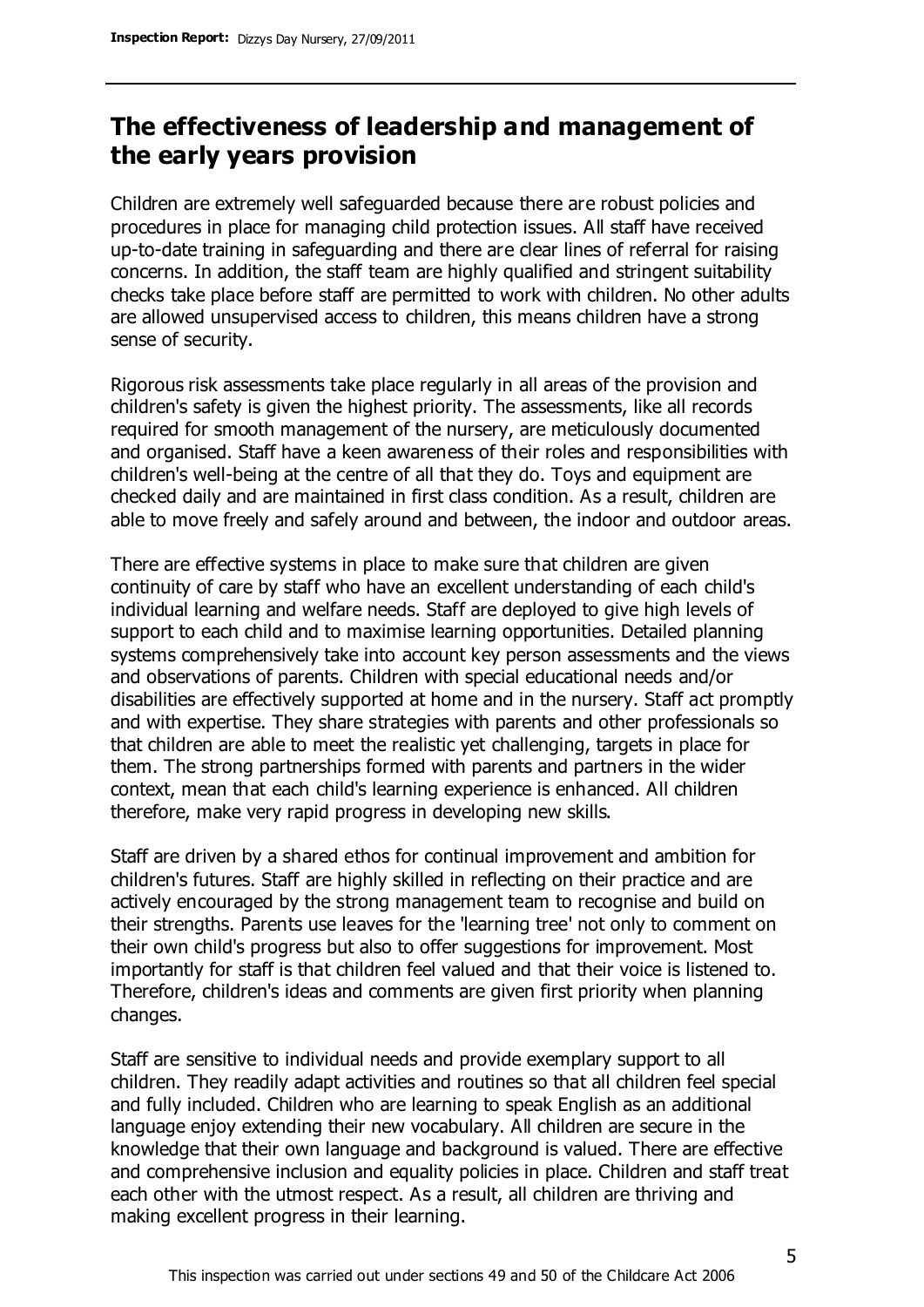## **The quality and standards of the early years provision and outcomes for children**

In this vibrant nursery, staff are enthusiastic in welcoming the children, which helps children to flourish and blossom. Children are fully involved in the daily routines and are eager to help staff. As helpers, children learn how to keep themselves and others, safe. They check toys and show emotions when staff explain that unsafe ones have to be thrown away. Staff use positive behaviour strategies that help children to stay safe and to be socially aware. Children use their 'walking feet' indoors and receive lots of praise for 'good listening'. As a result, children's behaviour is exemplary, as they are polite and respectful. Babies and the younger children laugh and talk away with each other as they sit around the table for a snack.

Children thoroughly enjoy the healthy snacks and meals that are freshly prepared for them. There is huge excitement as they learn the names of the dish of the day and who is to get the 'best eater' award. Children independently take themselves to the toilet and learn high hygiene standards. Photographs at the basins help children to understand what to do and why. The welfare needs of babies are extremely well met with excellent levels of staff interaction. All children are therefore happy and feel secure and safe.

Staff keep meticulous records. All documentation for medicines and accidents on the premises, is accurately and correctly maintained and staff provide the parents of children who attend schools with very good verbal feedback.

Children from a very early age get an exceptional sense of their uniqueness.There are booklets for each baby of photographs that show them changing over time. Children sit in concentrated wonder pointing out their own noses and eyes while pointing out the names and features of their friends. This enhances children's sense of their own identity and how they are similar yet different to others.

All staff use a rich variety of methods to help support children's language development. As a result, children develop strong communication skills and are confident and articulate speakers. Innovative plans provide children with a wide range of experiences that extend their knowledge and understanding of the natural world, their local community and the wider world. For example, the outside play area includes a digging area with bamboo poles, logs, leaves and plants. Children are able to explore the natural world and to find out how things grow, such as, the runner beans which produce vegetables they eat.

Children visit the local town and are stimulated about life in the community. They share what they have done with others and display their photographs. This helps consolidate children's learning and keeps ideas and interests fresh. As a result, children keenly use clipboards and the laptop and keyboards and telephones in their role play.

Everyday activities provide extensive opportunities for children to use number skills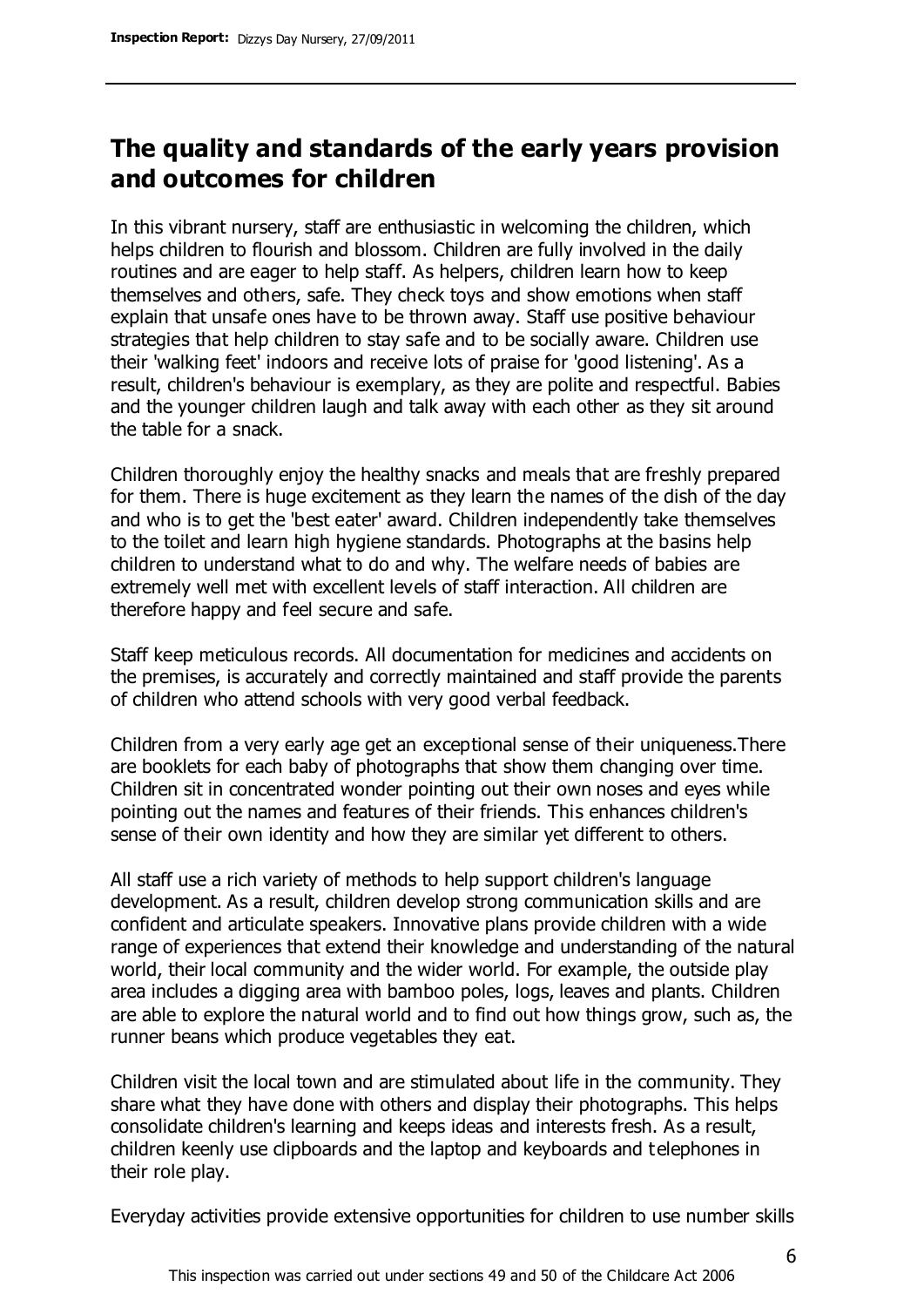and to understand the concept of age. Children count up from zero and understand the difference in their ages as they form groups of two year olds and three year olds. Dizzy Bear's travels around the world on holiday with the children, are plotted on the map and shared with each other. This helps children learn about other countries.

The wide and diverse range of activities, within this dynamic and forward-thinking nursery where diversity is valued and welcomed, provides children with a firm foundations and skills that will benefit them throughout their lives.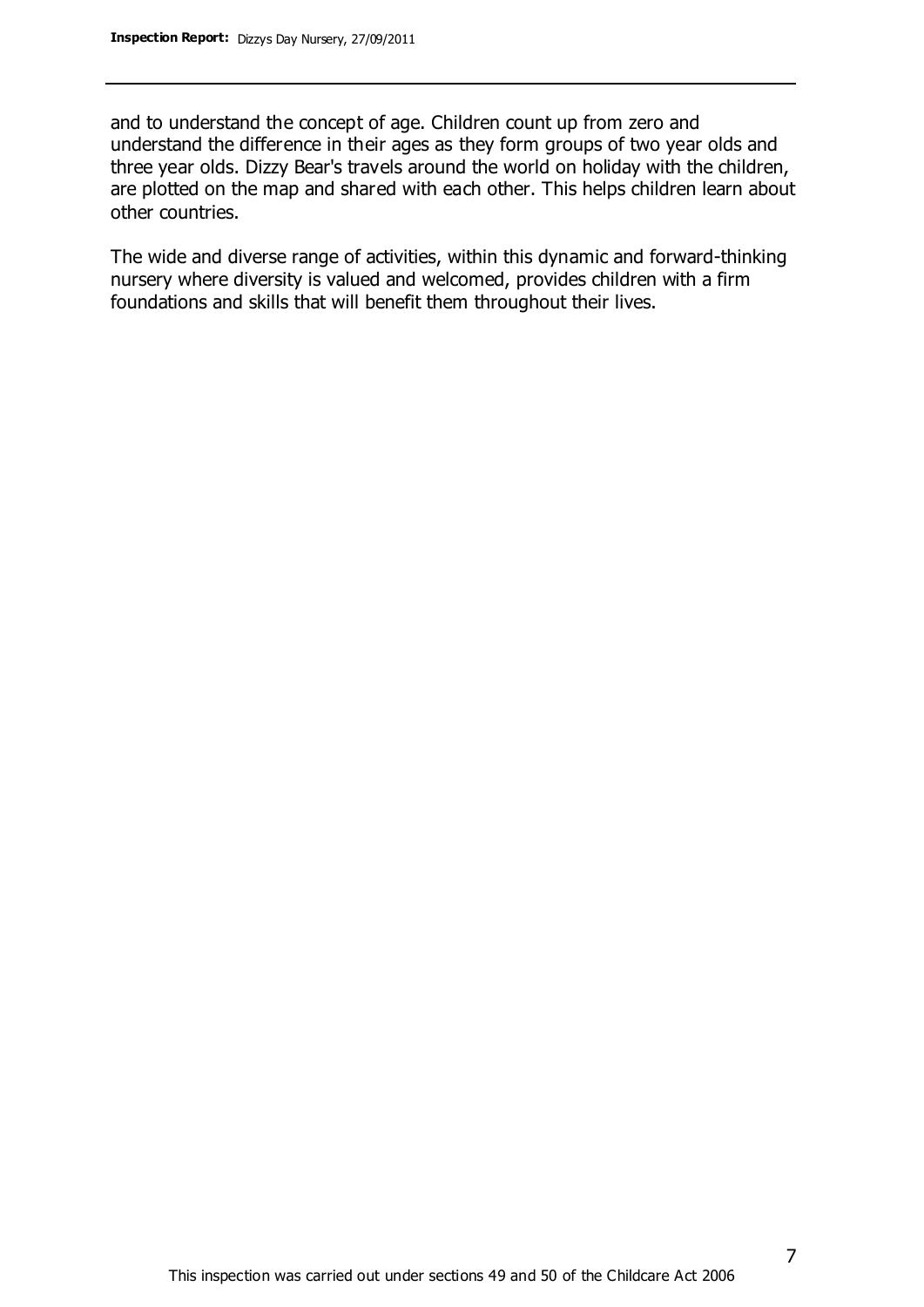## **Annex A: record of inspection judgements**

#### **The key inspection judgements and what they mean**

Grade 1 is Outstanding: this aspect of the provision is of exceptionally high quality Grade 2 is Good: this aspect of the provision is strong Grade 3 is Satisfactory: this aspect of the provision is sound Grade 4 is Inadequate: this aspect of the provision is not good enough

#### **The overall effectiveness of the early years provision**

| How well does the setting meet the needs of the<br>children in the Early Years Foundation Stage? |  |
|--------------------------------------------------------------------------------------------------|--|
| The capacity of the provision to maintain continuous                                             |  |
| improvement                                                                                      |  |

#### **The effectiveness of leadership and management of the early years provision**

| The effectiveness of leadership and management of the             |  |
|-------------------------------------------------------------------|--|
| <b>Early Years Foundation Stage</b>                               |  |
| The effectiveness of leadership and management in embedding       |  |
| ambition and driving improvement                                  |  |
| The effectiveness with which the setting deploys resources        |  |
| The effectiveness with which the setting promotes equality and    |  |
| diversity                                                         |  |
| The effectiveness of safeguarding                                 |  |
| The effectiveness of the setting's self-evaluation, including the |  |
| steps taken to promote improvement                                |  |
| The effectiveness of partnerships                                 |  |
| The effectiveness of the setting's engagement with parents and    |  |
| carers                                                            |  |

#### **The quality of the provision in the Early Years Foundation Stage**

The quality of the provision in the Early Years Foundation Stage | 1

#### **Outcomes for children in the Early Years Foundation Stage**

| <b>Outcomes for children in the Early Years Foundation</b>    |  |
|---------------------------------------------------------------|--|
| <b>Stage</b>                                                  |  |
| The extent to which children achieve and enjoy their learning |  |
| The extent to which children feel safe                        |  |
| The extent to which children adopt healthy lifestyles         |  |
| The extent to which children make a positive contribution     |  |
| The extent to which children develop skills for the future    |  |

Any complaints about the inspection or report should be made following the procedures set out in the guidance available from Ofsted's website: www.ofsted.gov.uk